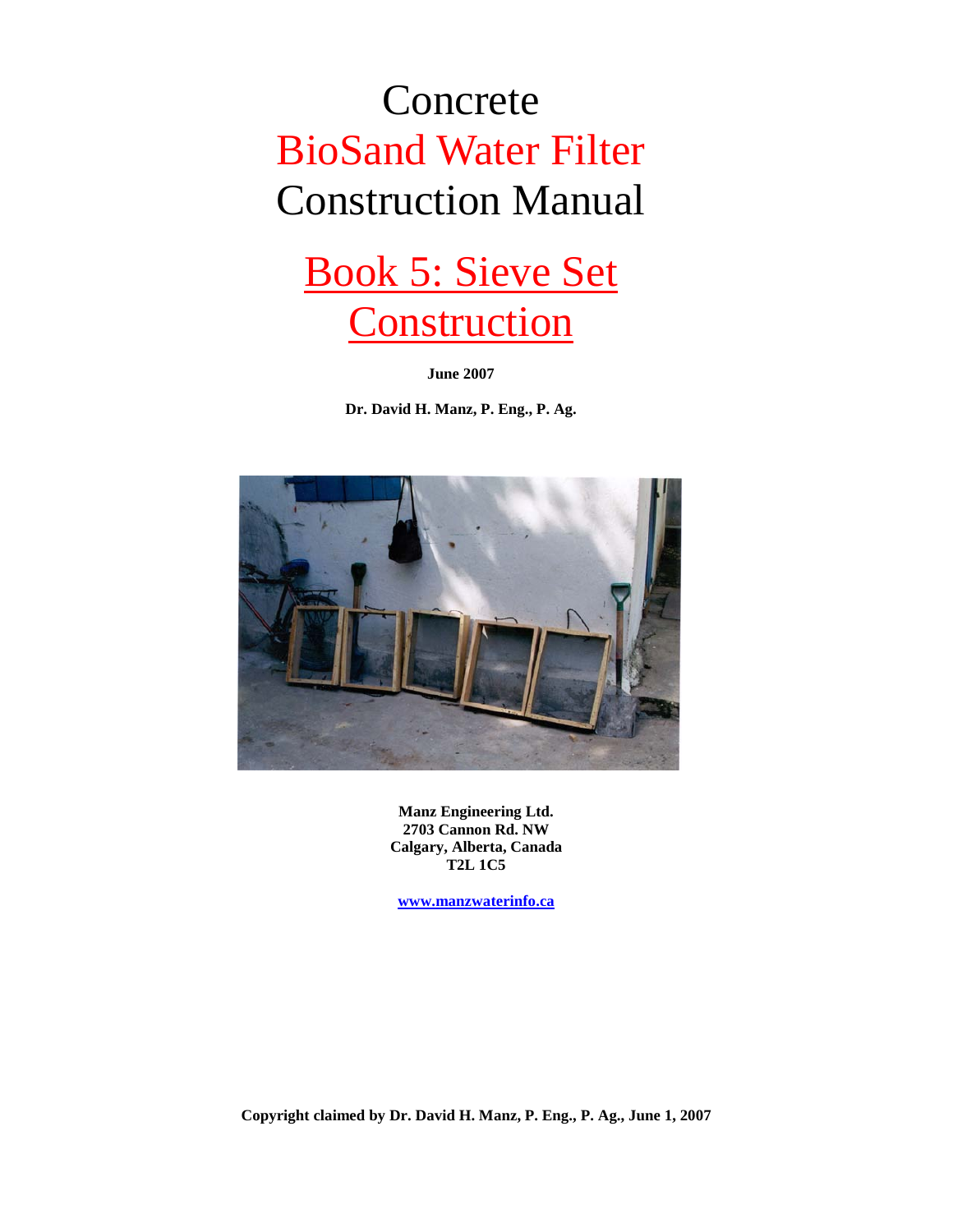- 1. Note three pieces of screening material:
	- $\bullet$   $\frac{1}{2}$  inch hardware cloth.
	- $\frac{1}{4}$  inch hardware cloth.
	- Metal mosquito screening. Material captured between  $\frac{1}{2}$  and  $\frac{1}{4}$  inch, ¼ inch and mosquito screening and material that passes through mosquito screening.
- 2. Rolls of hardware cloth and mosquito screening as purchased from store.

- 3. Constructing sieving screens using 1 inch by 3 inch wood. Sieves are 18 inches wide by 24 inches long. Note that sieves should be constructed as light as possible because they are heavy enough when filled with sand and gravel.
- 4. Cutting a slice about 1 inch wide from a wider board.
- 5. Cutting the boards using the hand saw (not the hack-saw.









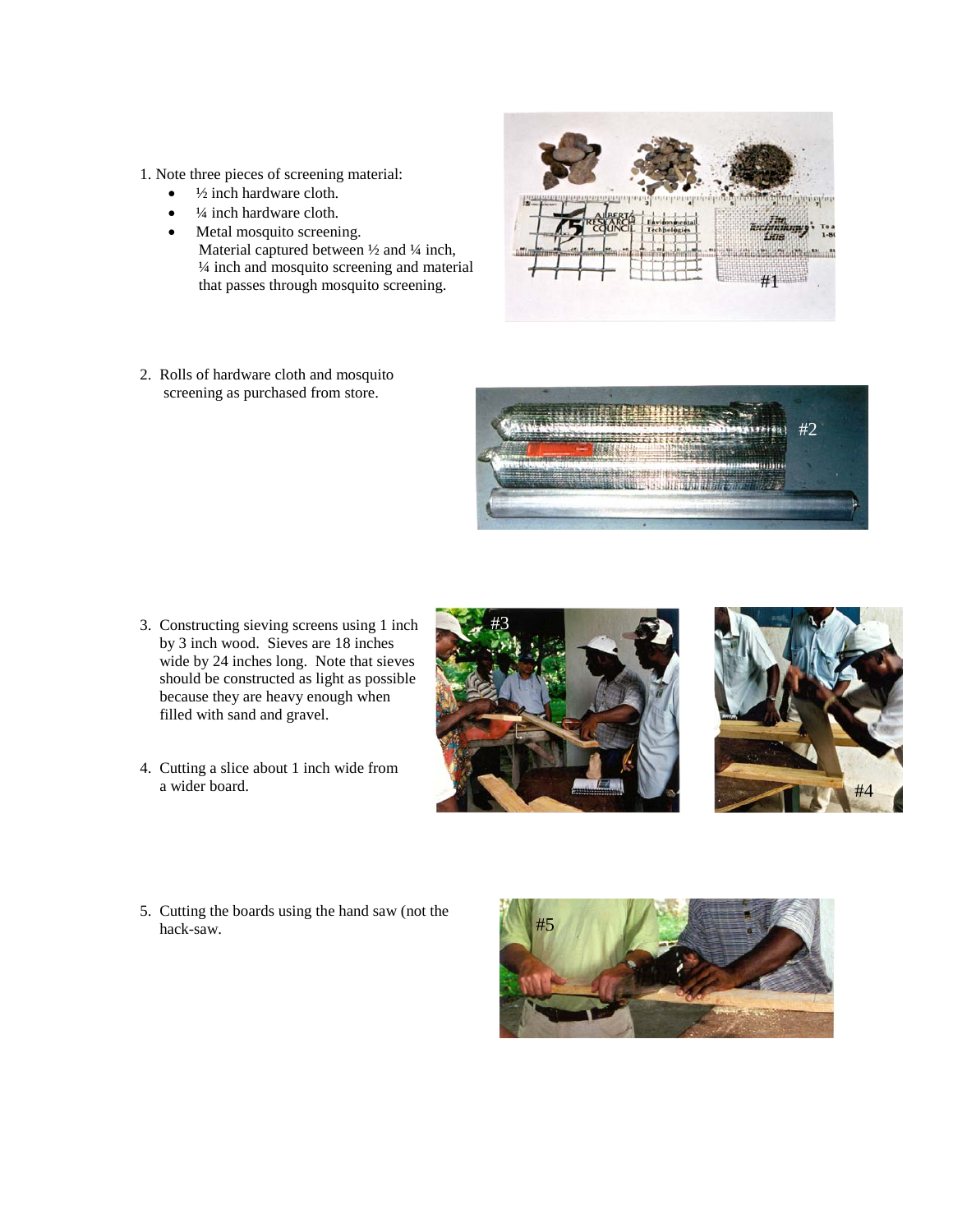



 $6 - 7$ . Assembling frame using 2 inch nails.

- 8. Attaching mosquito screening. (Use small staples or short nails that are partially nailed and bent over and pounded into wood to secure the screen or cloth.)
- 9. Attaching ¼ inch hardware cloth.





10. Attaching ½ inch hardware cloth.

Once screening and hardware cloth is loosely attached it is cut away from the larger piece leaving about 1 cm of extra material on all edges.

11. The mosquito screening has a second layer of ½ inch hardware cloth placed over it to provide strength.